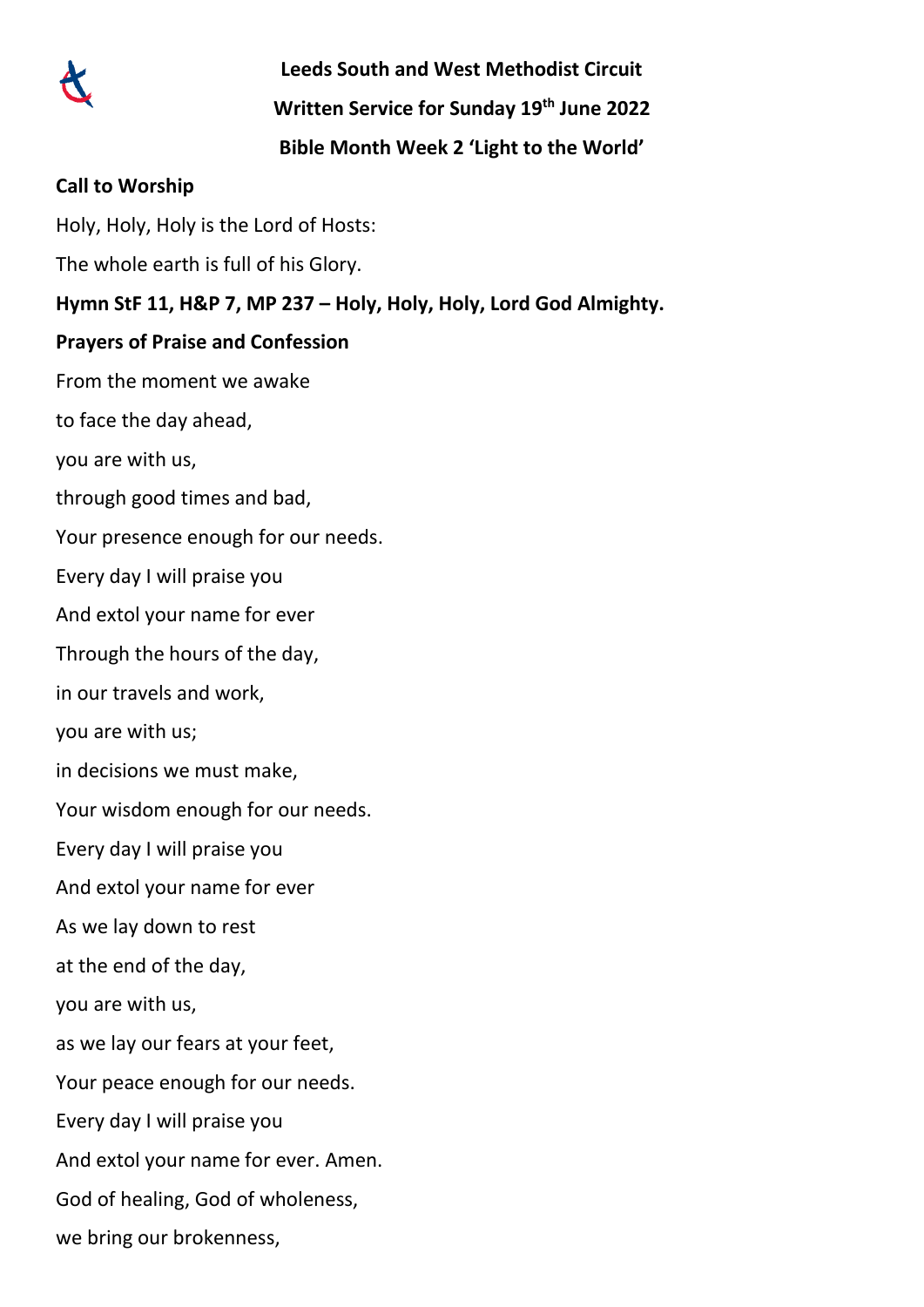our sinfulness,

our fears

and despair,

and lay them at your feet.

God of healing, God of wholeness,

we hold out hearts and hands,

minds and souls

to feel your touch,

and know the peace

that only you can bring.

God of healing, God of wholeness,

this precious moment

in your presence and power

grant us faith and confidence

that here broken lives are made whole. Amen.

### **Reading – Isaiah 6:1-6**

### Reflection

I'm sure some of you at some time in your life have been out walking the hills, valleys and dales of this beautiful part of the country. I spent a lot of time on the moors around Sheffield where I grew up and down into the Peak district of Derbyshire, in particular the High peak area, I would walk or sometimes cycle, past the reservoirs and over into Bamford, then turn into to the villages of Hope and Castleton. Sometimes I would walk over the moors from Rivelin Valley and down into Hathersage, picking and eating bilberries as I went. In the holidays I would go camping with my little Two-man ridge tent that my uncle gave me, it was twice as old as I was, but I didn't care, I loved it. Looking back the days were so sunny, and the warm rays felt so comforting as I tramped across the fields, up and over hills, jumping across rivers (usually falling in) but it didn't matter the hot sun would soon dry me off and warm me up again.

I often look back to those days with such fond memories, but when I stop romanticising over it, and really think about those days, I start to remember that I was only 15 years old around this time, I used to spend so much time away from the house because I didn't feel safe there. My little tent and my adventures were a great escape for me in every sense of the word. I also remember the time I was camping in a valley in the Peak district and there was a massive storm, all night, the wind was ferocious and the rain was relentless, my tiny tent and I were battered and bruised, so much so that after numerous attempts to put my tent back together as the wind tried to rip it from my hand and the rain whipped my cold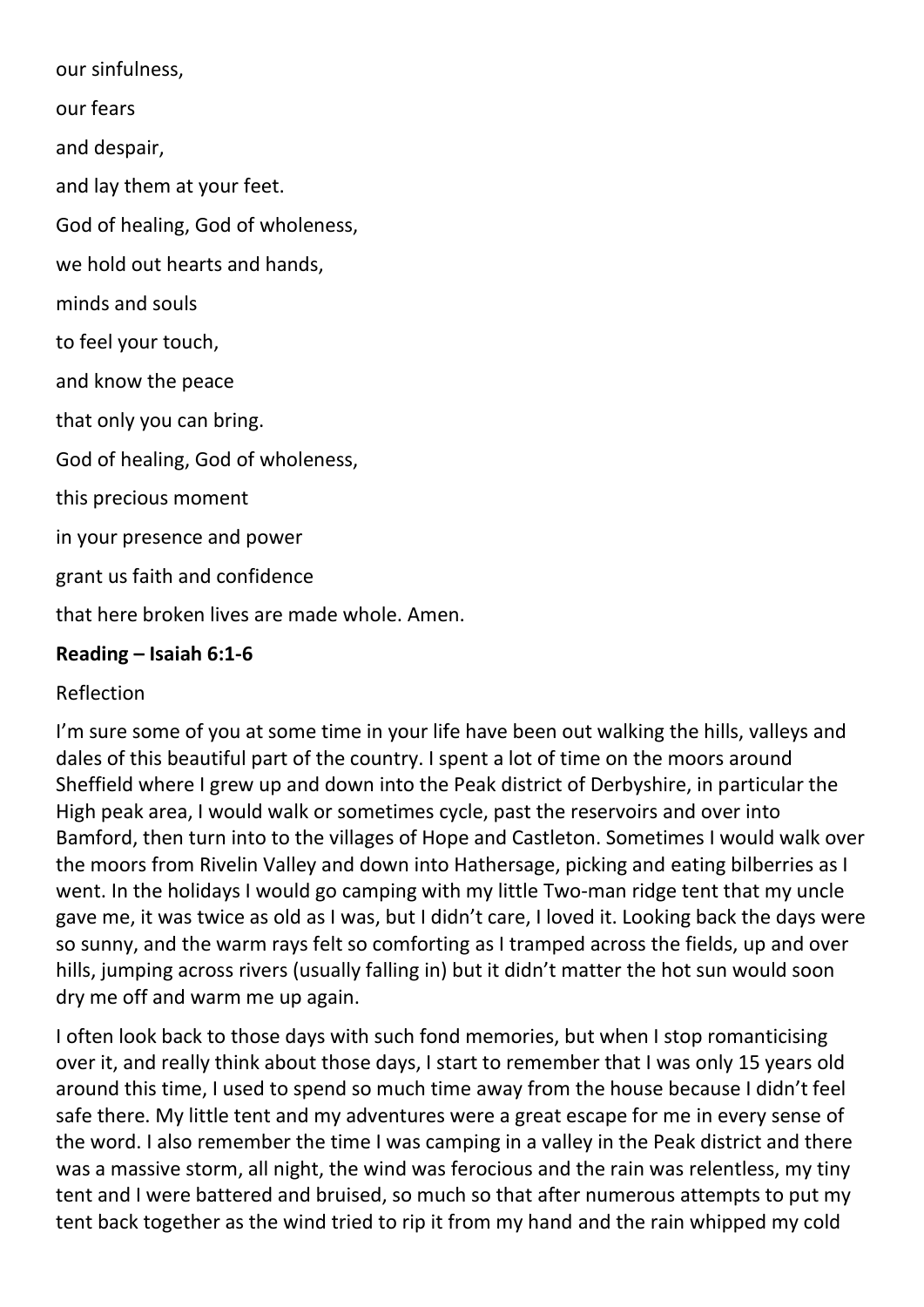fingers and face, I decided to grab all I could and run to a small cave I knew of. I made it to the cave after several attempts because it was so dark I couldn't initially find it and kept slipping and sliding down the hill. I watched the rain shooting sideways across the cave mouth, as I huddled shivering, soaking wet, muddy and cold, with the immense roar of the wind filling my ears, hugging my knees surrounded by various bits of tent canvas and poles that looked as sorry for themselves as I did.

I remember thinking to myself, 'I hate camping…I hate rain…I hate wind, why do I come here it's 'orrible. I knew I couldn't go home, I felt trapped, lonely, frightened and angry, and to add to that my torch had gotten all wet and didn't work, so I was sat in the cold pitch darkness of a tiny cave, on a hillside miles from home in a huge storm.

The storm eventually died down in the early hours of the morning, I climbed down from the little cave, shivering and wet. I eventually managed to put up my tent, and I sat in the doorway looking out over the valley. Slowly over the hills a light seemed to spread over the tops, as it grew I realised that the sun was rising, I watched it's rays move silently across the hills and fields closer and closer until they reached out and touched me. Warming my feet and moving with a comforting warmth up to my head. I felt a little better so decided to get out my little camping stove, by some miracle it still worked, and I placed on it my little cast iron frying pan, put in a small knob of Lard (it was lard in those days none of that extra virgin olive oil), I then added two rashers of bacon. The warm sun now beat down on me and I was dry in no time, I made a cup of tea, and sat and ate my bacon straight from the pan. The valley was beautiful, every shade of green, and yellow, the purple heather on the moors I had walked across to get here, and the sun crowned the trees with a golden brightness. As I sat there I felt like the luckiest person alive. I couldn't imagine ever leaving that place. The night's fear, loneliness, cold and anger had all gone, completely evaporated like the rain. I felt warm, comfortable, happy, loved.

Isaiah tells us 'Arise, shine; for your light has come, and the glory of the Lord has risen upon you.' 60:1.

When we look at the Hebrew word for light, we see that it translates as 'Early morning sunshine; a bright, clear day. So it is not just a light so you can see what you are doing, like switching the cellar light on so you can find your tools. God's light is the early morning sunshine, a bright and clear warmth that comforts you, makes your way clear, helps you to see and warms you through. A light that banishes the darkness, the fear and storms of the night and bathes you in God's loving embrace. No one can hide from it and no one is excluded from it.

God's light radiates straight from his heart and straight to ours. It not only illuminates us, it radiates from us also, others are able to see clearly and feel the warmth of acceptance and value when we act in God's light, when we travel in it, when we share it.

So many people live in darkness, in fear, loneliness, anger and misery, it affects their lives, their families, their health and their outlook on life. Like a kid scrambling around on a dark, muddy hillside searching for a cave in a storm, the darkness can blind people to what they need.